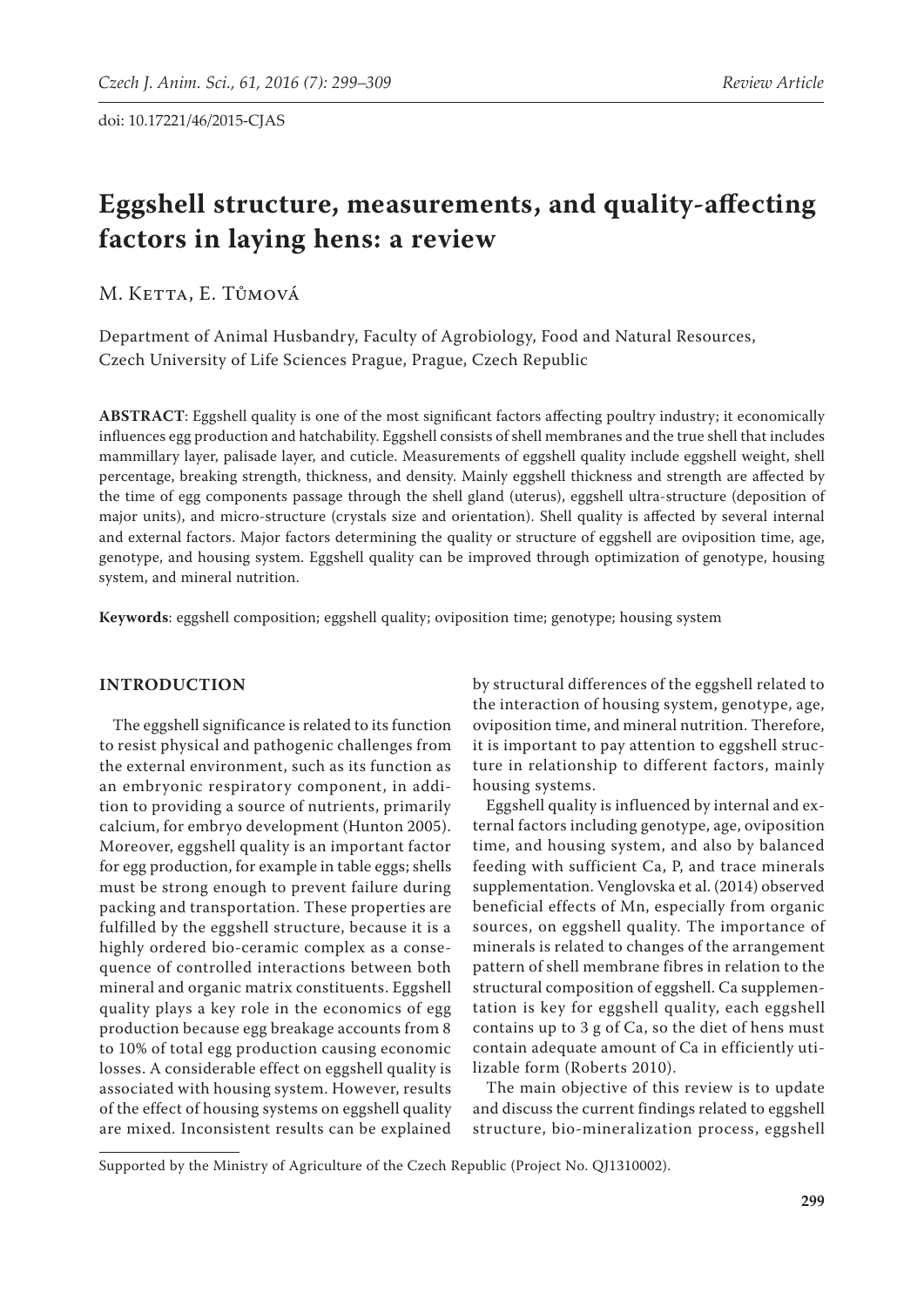properties, and measurements of quality in association with selected internal and external factors.

# **Eggshell structure and formation**

Five hours after ovulation, the forming egg enters the red isthmus and uterus where the eggshell calcification process lasting 18–19 h takes place. During mineralization, the incomplete egg bathes in a cellular milieu (the uterine fluid) that contains ionized Ca and bicarbonate necessary for the eggshell formation. The process consists in controlled precipitation of calcium carbonate on the outer eggshell membrane fibres, and occurs in the extracellular space between the dilated shell membranes that envelope the hydrated albumen and the mucosa of uterine wall (Hincke et al. 2012; Gautron et al. 2014). The uterine fluid changes in composition during different stages of the eggshell formation and influences calcite crystal growth in different zones of the calcified shell (Nys et al. 2004).

The interest in the eggshell structure was started earlier in the 19<sup>th</sup> century by Von Nathusius who well-defined the structural polycrystalline organization. Recently, several studies on the structure of the avian eggshell have been conducted (Nys et al. 2004; Nys and Gautron 2007; Rodriguez-Navarro et al. 2007; Hincke et al. 2010, 2012; Gautron et al. 2014). Mineralized eggshell is formed of calcium carbonate (96%); the remaining components include organic matrix (2%), magnesium, phosphorus, and a variety of trace elements (Nys et al. 2004). From the inside outwards, the eggshell comprises of shell membranes and true shell that includes mammillary layer, palisade layer, vertical layer, and cuticle (Hincke et al. 2008; Gautron et al. 2014). The eggshell membranes are a fibrous structure situated between the eggshell and egg albumen. They are essential for the formation of the eggshell and also provide the shell foundation except at the blunt pole of the egg where they separate to form the air-space. The eggshell membranes are secreted and assembled during approximately one hour, resulting meshwork of interlaced fibres is composed of roughly 10% collagen and 70–75% other proteins and glycoproteins containing lysine-derived cross-links which are organized into morphologically distinct inner and outer sheets that enclose egg albumen (Hincke et al. 2012). The total thickness of these

two membranes has been found at approximately 100 µm. Each of these membranes is composed of protein fibres that are arranged so as to form a semi-permeable membrane. The inner membrane remains uncalcified, while the fibres of the outer shell membrane become mineralized at discrete sites and become incorporated into the base of the eggshell (Nys et al. 2004).

Specific nucleation sites on the outer surface of the outer shell membrane attract Ca salts and so initiate the formation of the mammillary layer in that region of the oviduct termed the tubular shell gland (Solomon 2010). The mammillary cones are small masses of organic matter that represent the seeding sites on which crystallization of the shell begins, these cones are penetrated by fibres of the outer eggshell membranes (Figure 1).

The mammillary cones are exclusively the main source for Ca mobilization during embryonic development (Karlsson and Lilja 2008; Chien et al. 2009). Therefore, mammillary core formation and distribution are related to the mechanical strength and respiratory quality of the eggshell (Robinson and King 1970; Koga et al. 1982). Pores formation begins at the level of the mammillary layer with the grouping of 4–5 mammillary bodies. As they grow laterally and vertically, their orientation is such that a central space is left which in functional exchange sites persists through the entire depth of the shell (Solomon 2010).

From and over the mammillary layer the palisade layer develops as the main layer of the shell, this layer comprises about 200 µm as the thickest aspect of the shell, where the calcite crystals grow with a long aspect perpendicularly to the surface. The mammillary layer is the site of a range of structural defects which can be reduced through organically bound selenium (Solomon 2009). Recently, increased chemical reactivity has been found in nano-selenium (Suchy et al. 2014). Palisade columns grow from one mammillary knob and as the calcification process proceeds, adjacent columns fuse. This layer ends at the vertical layer which has a crystalline structure of higher density than that of the palisade layer (Hincke et al. 2012).

The eggshell cuticle is an uneven organic layer covering the outer surface of the eggshell. It is composed of inner calcified and outer non-calcified water insoluble layers which are deposited directly onto the vertical crystal layer of the eggshell (Rose and Hincke 2009; Kusuda et al. 2011). Unfor-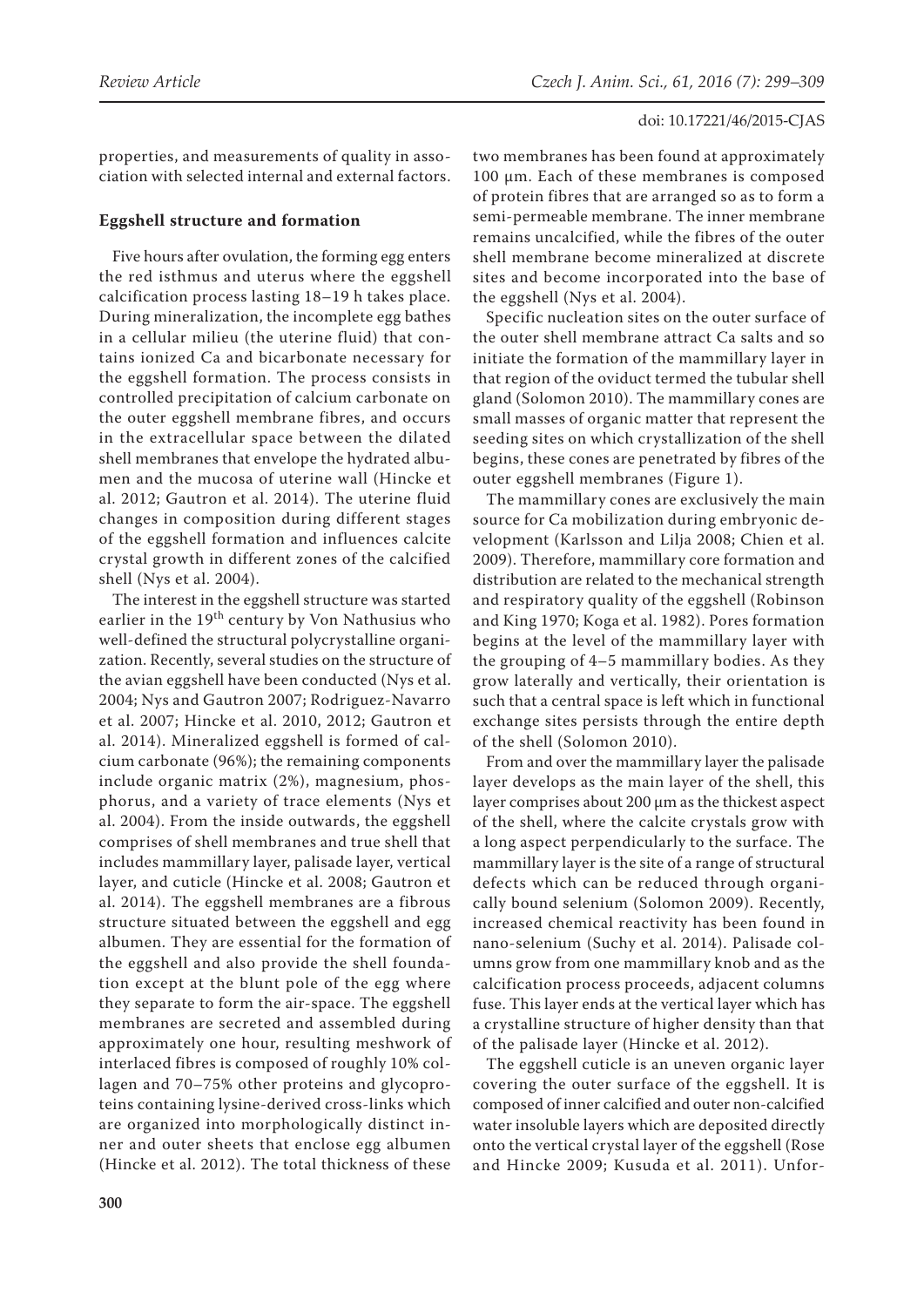

Figure 1. Scanning electron microscopy of the highly ordered structure of the chicken eggshell

(**A**) cross-section of a full eggshell that reveals eggshell membranes, mammillary and palisade layers, and cuticle; (**B**) detailed focus on eggshell membranes showing the network of interlacing fibres; (**C**) cone layer section showing the insertion of mineralized cones into membrane fibres; (**D**) section showing the vertical layer and cuticle covering a mineralized eggshell (Nys et al. 2001)

tunately not all avian eggs have a cuticle layer, and the distribution of cuticle is often patchy (Bain et al. 2009; Samiullah and Roberts 2014). Cuticle deposition is important for the prevention of micro-organisms penetration, which is a frequent event in the absence of cuticle deposition. This feature is reserved by the antimicrobial substances such as lysozyme and ovotransferrin deposited in eggshell cuticle (Rose-Martel et al. 2012; Miksik et al. 2014). Additionally, Messens et al. (2007), De Reu et al. (2010), and Bain et al. (2013) observed a high correlation between the absence of cuticle and bacterial penetration across the eggshell. Cuticle is also important to create a barrier which inhibits water movement across the shell and prevents dehydration of the egg interior components (Rose-Martel et al. 2012). Cuticle deposition is affected by laying hen age (Rodriguez-Navarro et al. 2013) and housing systems (Samiullah et al. 2014).

The pores system of the avian eggshell is located at specific locations between the eggshell cones (columns, prisms) to provide gas and humidity exchange. In chicken eggs, typical pores have a funnel-shaped orifice opening at the outer shell surface at the level of the cuticle, and a single channel passing through the vertical crystal layer and the palisades region to open at the inner surface of the eggshell between neighbouring mammillae (Chien et al. 2008).

The shell structure might have a significant effect on eggshell characteristics, mainly thickness

and strength. Bain (1997) suggested that the organization of the palisade columns in addition to crystals size and orientation is a major determinant of shell thickness and strength. Therefore, it is likely that changes in the thickness of the palisade layer independent of structural reorganization of the palisade columns could affect shell strength. Rodriguez-Navarro et al. (2002) revealed a correlation between eggshell strength and crystallographic texture. They concluded that about 40% of the variance in shell strength could be explained by differences in the degree of crystals orientation.

Eggshell deposition occurs in three stages coinciding with sequential secretion of organic matrix constituents in the cellular uterine fluid with the rate of calcium carbonate deposition of 0.32 g/h as the fastest known bio-mineralization event (Nys et al. 1991). The entire process lasts around 17 h in highly selected breeds as are the layers, and it is considered as the longest phase of egg formation (Nys et al. 2004). The first stage takes about 5 h and corresponds to the initiation of mineralization. The first crystals of calcite are nucleated at the sites of the organic aggregates present on the surface of outer shell membranes (Hincke et al. 2012). Distribution of these nucleation sites is under genetic control and varies among species. The second stage corresponds to the growth phase and lasts about 12 h (Gautron et al. 2014). It is an active calcification phase of forming the compact calcified palisade layer (2/3 of the total thickness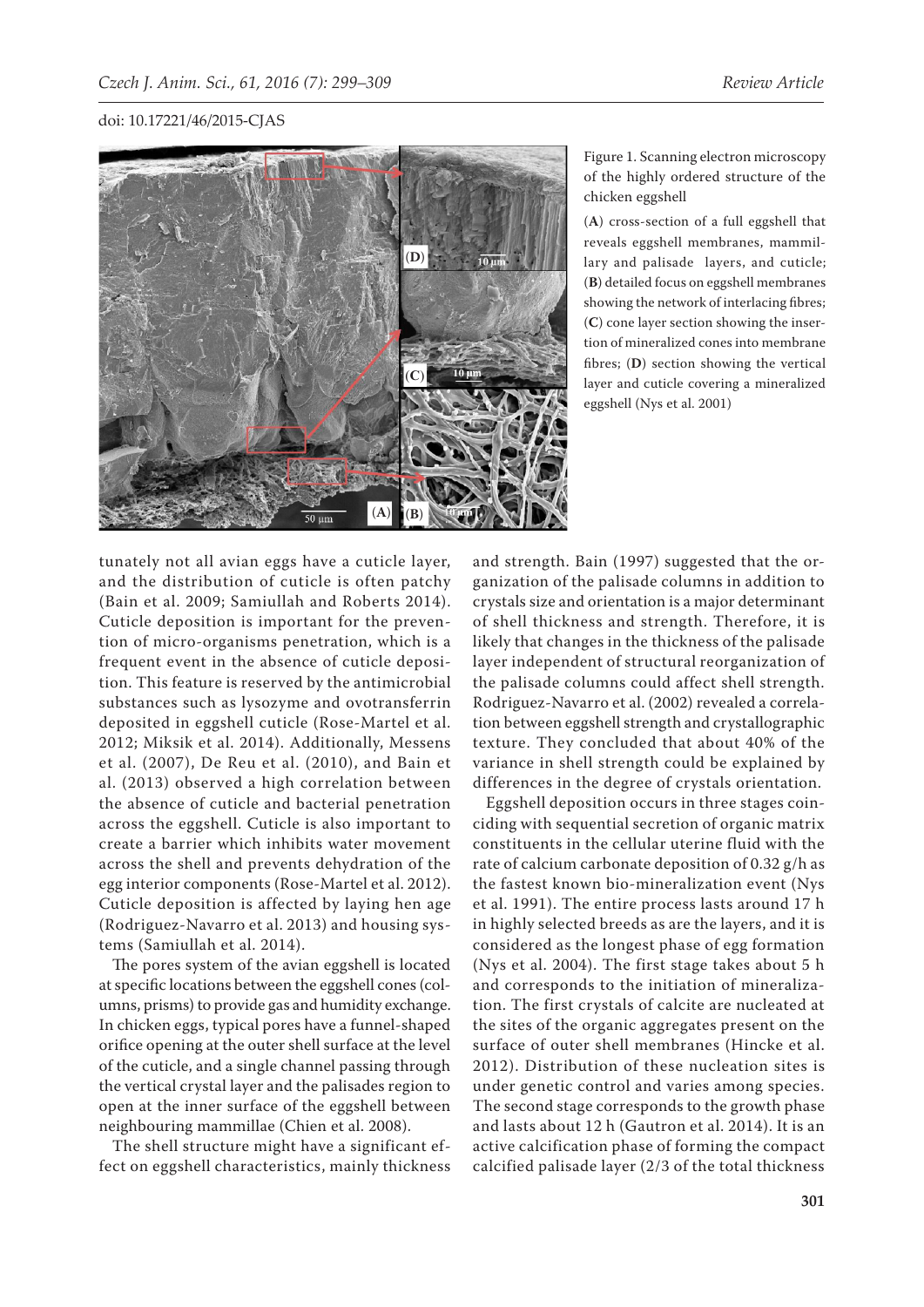of the shell), which extends beyond the bases of the cones and ends in the vertical crystal layer. The last stage corresponds to termination of calcification and lasts about 1.5 h (Nys et al. 2004). It is characterized by the arrest of mineralization and deposition of the organic cuticle which covers the entire surface of the egg (Hincke et al. 2010, 2012; Gautron et al. 2014).

Minerals of the eggshell are associated with the organic matrix of soluble and insoluble proteins, glycoproteins, and proteoglycans, representing about 2% by weight of the calcified eggshell, which are progressively incorporated from the uterine fluid during calcification (Hincke et al. 2010). The importance of eggshell matrix proteins consists in influencing the foundation of the eggshell and participating in antimicrobial defenses (Hincke et al. 2012; Gautron et al. 2014). Gautron et al. (2014) reported that the eggshell matrix components are divided into three groups according to their origin. The first group is composed of egg proteins originally characterized in the egg white (ovalbumin, lysozyme, and ovotransferrin). They are mainly localized in the basal parts of the shell (eggshell membranes, mammillary cone layer), but also cuticle (Hincke et al. 2010; Gautron et al. 2001, 2014), and are mainly associated with the initial phase of shell calcification in the uterine fluid. The second group consists of proteins that are widely found in various organs and biological fluids. This group includes osteopontin (a phosphorylated glycoprotein of bone, kidney and present in various body secretions and also in the core of the non-mineralized shell membrane fibres, and in the outermost part of the palisade layer of the chicken eggshell) and clusterin, a widely distributed secretory glycoprotein also present in the egg white (Brionne et al. 2014; Gautron et al. 2014). The third group is named eggshell-specific proteins because they were identified during the investigation of abundant constituents of the eggshell and uterine fluid. These components were termed as ovocleidins and ovocalyxins (Hincke et al. 2012; Gautron et al. 2014). Two possible roles for the ovocleidins and ovocalyxins have been proposed in avian reproduction: regulation of eggshell mineralization and anti-microbial defense (Gautron et al. 2001; Hincke et al. 2012).

Gautron et al. (2014) reported a number of experimental observations supporting the key role of the eggshell matrix proteins in determining the fabric of the eggshell and its resulting mechanical properties. The first is related to the chicken eggshell matrix with its content of relatively specific proteins (ovocleidins and ovocalyxins), mRNA and proteins synthesized at high levels in tissues where eggshell calcification takes place, namely, the red isthmus and uterus (Gautron and Nys 2007a). The second experimental evidence is the change in the protein composition of the uterine fluid during the progressive fabrication of the eggshell. The uterine fluid of each phase of shell mineralization has a unique protein electrophoretic profile, suggesting that they play specific roles during the calcification process (Gautron et al. 1997). The nature of the interaction between matrix components and the mineral phase of the shell has been carefully investigated using *in vitro, in situ,* and genomics approaches (Gautron and Nys 2007b, Hincke et al. 2010; 2012; Gautron et al. 2014).

# **Eggshell quality and its measurements**

The quality of the eggshell has been monitored in long term for purposes of selective breeding. Numerous parameters have been proposed to evaluate eggshell quality in order to reduce the losses of damaged eggshells. The parameters include eggshell weight, percentage, thickness, strength, and density. Eggshell quality can be measured by various methods, direct or indirect; some of these methods require destruction of the egg (Roberts 2004). Direct methods include measuring of shell breaking strength such as impact fracture force, puncture force or quasi-static compression. Indirect methods include specific gravity, non-destructive deformation. However, in commercial operations, eggs are either candled using light to detect cracks and other defects or they pass through an electronic crack detector for egg breakage detection.

For several decades, scientists spared no effort to find new effective techniques or instruments to evaluate eggshell thickness and strength to reduce the economic losses of damaged eggshells. Sun et al. (2012) introduced a new parameter called uniformity of eggshell thickness to evaluate eggshell quality. The authors defined it as the reciprocal of the coefficient of variation of eggshell thickness from multiple positions and reported that uniformity of eggshell thickness had a significant positive correlation with breaking strength which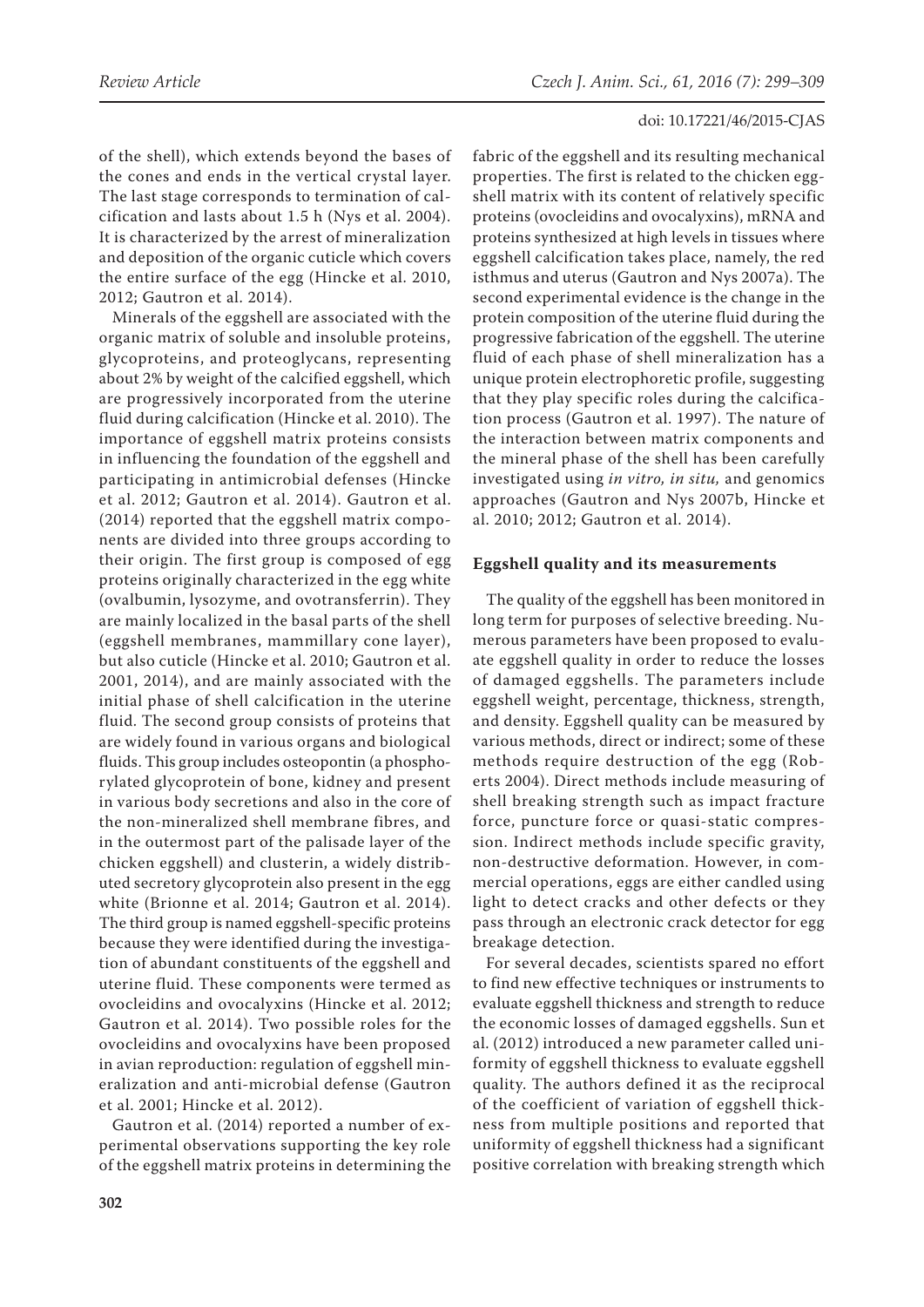provided a new tool for eggshell quality evaluation. Moreover, Yan et al. (2014) studied the relationship between the uniformity of eggshell thickness and eggshell quality of Lohmann Brown eggs and reported that the uniformity of eggshell thickness is positively correlated with eggshell thickness (0.297), breaking strength (0.430), static stiffness (0.409), and fracture toughness (0.171) which might be used as an important indicator for other shell measurements in poultry breeding. Kibala et al. (2015) developed a new methodology using ultrasonic technology to record eggshell thickness at different egg latitudes. The authors observed a genetic correlation between eggshell strength and its thickness to be around 0.8, making shell thickness a selection index candidate element. Tatara et al. (2016) used dual-energy X-ray absorptiometry, quantitative computed tomography, and three-point bending test and they found positive correlation between weight, height, and width of eggs and egg mineral content and egg volume. Moreover, the mean volumetric eggshell mineral density was positively correlated with eggshell breaking strength and negatively correlated with eggshell thickness. The authors concluded that the elaborated experimental model used in the study may serve for further investigations on physiological, pharmacological, environmental, nutritional, and toxicological factors influencing egg quality not only in Japanese quails but in other bird species as well.

Cuticle estimation is an important issue regarding to its function to prevent micro-organisms penetration. The most popular method for cuticle estimation is an individual intact of an egg with a suitable stain such as MST cuticle blue stain (MS Technologies Ltd.) for 1 min and then rinsing two to three times in tap water. MST cuticle blue stain is a reliable indicator of the amount of cuticle present on an eggshell. Then the eggshell surface colour can be measured using a Konica Minolta hand-held spectrophotometer (CM-2600d) (Messens et al. 2007; Leleu et al. 2011; Roberts et al. 2013; Samiullah et al. 2014).

# **Factors affecting eggshell quality**

Eggshell quality is influenced by a wide range of factors which combine to influence the final product. The main internal factors include e.g. time of oviposition, age, and genotype. The ex-

ternal factors include housing system, nutrition, microclimate, etc. All these factors are known to influence the eggshell quality characteristics, and the interactions between some of these factors could be more effective than individual factors.

*Internal factors influencing eggshell quality.* Time of oviposition plays a vital physiological role in determining eggshell characteristics, because the amount of deposited shell is a linear function of time spent in the shell gland after plumping. The distribution of oviposition times in laying hens is restricted to an 8 h period of the day with eggs being laid normally between 7:30 and 16:00 h under standard lighting conditions (Campo et al. 2007).

The oviposition time significantly affects the eggshell weight, which was higher in eggs laid before 7:45 h than in eggs laid between 7:45 h and 11:45 h (Harms 1991). Then shell weight significantly increased until 12:45 h and remained greater through the rest of the day with the exception of eggs laid between 14:45 h and 16:45 h. Tumova et al. (2009) described a declining trend in shell weight with collection time especially in Isa Brown genotype with values of 6.38 g at 6:00 h and 6.23 g at 14:00 h. On the other hand, Tumova and Ebeid (2005) and Tumova et al. (2007) indicated that eggshell weight was higher in the afternoon eggs (at 14:00 h). Therefore, it might be assumed that eggshell weight tends to increase at the terminal egg of the clutch.

Oviposition time may also affect the eggshell thickness as an important indicator for eggshell quality. Yannakopoulos et al. (1994) assumed that a higher shell quality is due to thicker shell in the afternoon eggs. These results are in agreement with the finding of Tumova and Ebeid (2005) and Tumova et al. (2007) who indicated that eggshell thickness of eggs laid in the morning is not as good as of those laid in the afternoon. On the other hand, Tumova and Ledvinka (2009) revealed a significantly higher eggshell thickness in the morning (6:00 h) decreasing with the collection time, which might be affected by genotypes used in their experiment. Moreover, eggshell quality can be affected by the content of minerals in the eggshell. Tumova et al. (2014) reported a great effect of oviposition time on shell mineral content with the highest Ca content of 352 g/kg in eggs laid at 7:30 h compared to 342 g/kg of those laid at 15:30 h. On the other hand, the P and Mg shell content increased with late oviposition time with the values of 1.20 and 3.56 g/kg respectively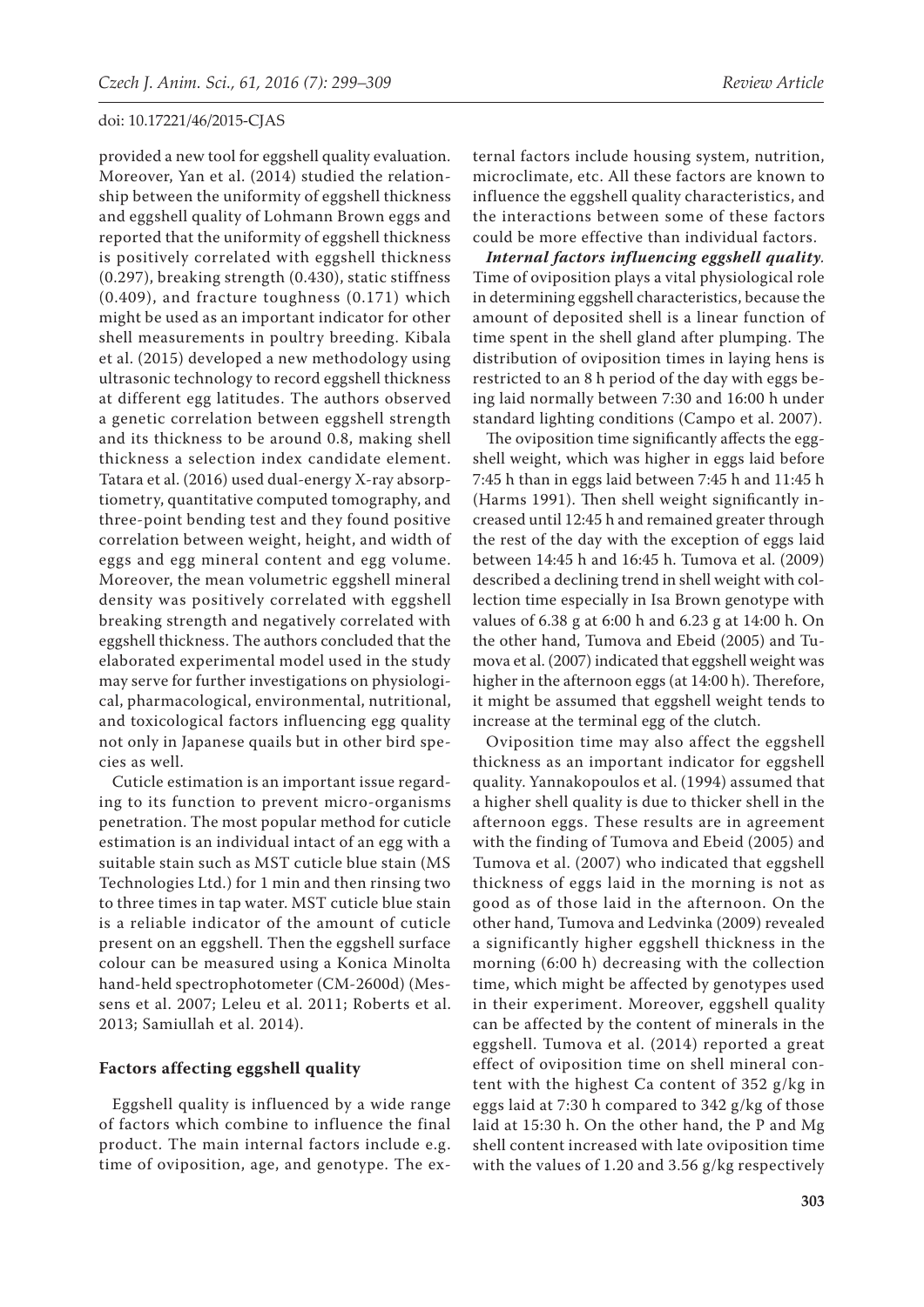at 7:30 h and the values of 1.43 and 3.88 g/kg respectively at 15:30 h. The higher shell Ca content in early morning eggs is related to higher rates of Ca deposition in medullary bones during the dark period as it was assumed by Kebreab et al. (2009).

The eggshell characteristics might vary in different stages of laying hen age. Very young birds with immature shell glands produce shell-less eggs or eggs with a thin eggshell. The finding of Tumova and Ledvinka (2009) indicated that eggshell weight increased with hen age. The heaviest eggshells (6.67 g) were found at the age of 56–60 weeks in comparison with 5.05 g at 20–24 weeks of age. Similar findings in layers and broiler breeders were documented by Tumova et al. (2014). The increase of eggshell weight with aged hens is related to the increasing size of the egg and shell surface area.

Bozkurt and Tekerli (2009) found out a decrease in shell thickness with advancing age. On the other hand, Tumova and Ledvinka (2009) reported thicker eggshell (0.372 mm) at the age of 56–60 weeks in comparison with 20–24 weeks of age (0.354 mm).

Eggshell strength as a function of other eggshell measurements is of utmost importance for egg producers; because lower strength causes higher percentage of broken eggs increasing the economic losses. Zita et al. (2009) observed that eggshell strength was higher from the onset of lay till the end of the first phase and declined afterwards. However, Pavlik et al. (2009) indicated an eggshell breaking strength decrease with the age of birds; they ascribed it to higher plasma mineral content with aged hens. Similarly, Tumova et al. (2014) detected a decreased eggshell strength (3.33 kg/cm<sup>2</sup>) in older hens in comparison with younger ones  $(3.60 \text{ kg/cm}^2)$ . In addition, hen age also affects egg specific gravity as an indicator for eggshell thickness and strength. Tumova and Gous (2012) reported a decrease in specific gravity with hen age. The differences in eggshell quality and hen age among studies can be related to genotype and experimental conditions.

Eggshell quality differs in individual breeds, lines, and families of the laying hens. Therefore, it is important to select an appropriate genotype and/or to improve eggshell quality through genetic selection. Among eggshell quality characteristics, differences in eggshell weight, thickness, and strength have been registered especially between white and brown eggs. Hocking et al. (2003) reported that in contrast to changes in egg weight during hens selection, eggshell weight did not change. Similarly, Singh et al. (2009) observed that eggshell weight did not differ between Lohmann White and Lohmann Brown. Both hybrids produced heavier eggshells then H&N White genotype. There are also differences in eggshell weight within brown hybrids. Tumova et al. (2011) found the heaviest eggshells in Isa Brown (6.3 g) in comparison with Hisex Brown (6.1 g) or Moravia BSL (5.5 g). Similar results were reported by Ledvinka et al. (2012). All these results correspond with findings of Hocking et al. (2003) reporting that genetic correlation for eggshell weight within commercial hybrids is 0.63.

Eggshell thickness is related to the length of eggshell formation and is more affected by genotype in comparison with eggshell weight and probably it is a more reliable indicator of eggshell quality than eggshell weight. Differences in eggshell thickness between white and brown hybrids were described by Ledvinka et al. (2000) and Leyendecker et al. (2001a). The authors found thicker shells in brown hybrids. Within brown hybrids, similar results were found both in eggshell thickness and in eggshell weight. The thinnest shells were observed in Moravia BSL (0.324 mm) in comparison with Isa Brown (0.376 mm) or Hisex Brown (0.358 mm) (Tumova et al. 2011; Ledvinka et al. 2012). Tumova et al. (2007) compared three Dominant genotypes: Plymouth Rock strain, Blue strain, and their cross. Plymouth Rock strain produced thicker eggshells in comparison with Blue strain and their cross had eggshell with the average thickness of both strains. The results correlate with Hocking et al. (2003) that selection of commercial hybrids does not change the thickness of the shell.

Eggshell weight and thickness are physical variables which correlate with the eggshell strength. Higher shell strength was revealed in white egg chicken in comparison with the brown (Ledvinka et al. 2000). Non-significant differences in shell strength were determined by Tumova et al. (2007) in variable Dominant strains. However, in experiments with brown hybrids Isa Brown, Hisex Brown, and Moravia BSL, significantly stronger shells were observed in Isa and Hisex Brown (Zita et al. 2009; Tumova et al. 2011; Ledvinka et al. 2012). The contrast results concerning eggshell strength might be related to low heritability of eggshell strength (0.24) (Zhang et al. 2005). Eggshell quality measurements have low heritability and are more affected by environmental factors; however, correlations between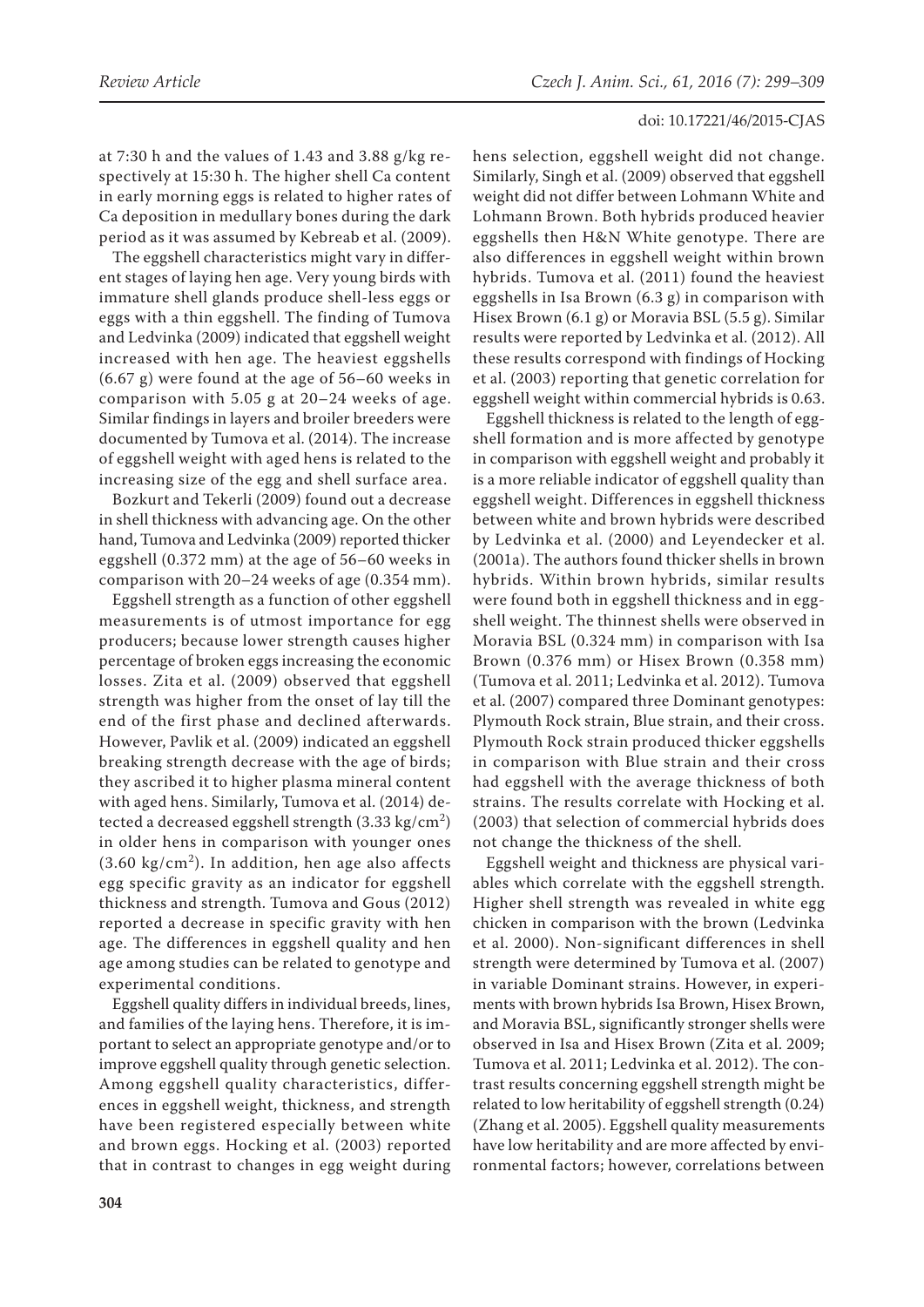individual characteristics and eggshell strength are more important. Frank et al. (1965) indicated that differences in the physical variables like eggshell weight and thickness can explain nearly 60% of the eggshell strength variation.

*Housing system as the external factor influencing eggshell quality.* Housing system is one of the main external factors that influence the eggshell quality. Several studies have been performed in order to evaluate the effect of housing systems on eggshell quality parameters including conventional cages, enriched cages, litter and free-range systems. Lower number of cracked eggs have been produced in cages (Tumova and Ebeid 2005; Holt et al. 2011; Kontecka et al. 2014). Different eggshell weights have been reported in literature in connection with housing systems, e.g. Pistekova et al. (2006) detected heavier eggshells in cages (8.11 g) than on deep litter (7.71 g). Moreover, heavier eggshells in non-enriched cages in comparison with floor system and enriched cages were obtained by Lichovnikova and Zeman (2008). In contrast, Tumova et al. (2011) detected heavier eggshells on litter than in conventional cages and enriched cages. These contradictory results are presumably related to different environmental conditions among housing systems, in addition to different hen genotype used in the experiments.

Eggshell thickness also varies according to housing systems. Comparing litter, free-range, and cage housing systems, Pavlovski et al. (2001) detected thicker shells in litter eggs and thinner shells in free-range. Marked differences between cages and free-range systems in eggshell thickness were described by Leyendecker et al. (2001b) and Hidalgo et al. (2008). They found lower eggshell thickness in eggs produced in cages while free-range eggs presented the highest values. Moreover, the differences between cages and litter were reported by Ledvinka et al. (2012). The authors found thinner eggshells in cages (0.355 mm) in comparison with litter (0.358 mm). These results are in correspondence with Mostert et al. (1995) who found greater eggshell thickness in eggs from non-cage systems.

Major economic losses for egg producers stem from lower eggshell strength leading to eggshell breakage. Mertens et al. (2006) examined the effects of multiple housing systems (conventional cages, enriched cages, aviary, and free-range) on eggshell quality and reported that shell strength was the greatest in aviary eggs and the weakest in

free-range eggs. Moreover, a study on the effect of housing system on eggshell strength conducted by Tumova et al. (2011) revealed stronger eggshells produced in cage housing system  $(4744 \text{ g/cm}^2)$ compared with litter (4651  $g/cm<sup>2</sup>$ ). Similarly, Ledvinka et al. (2012) and Englmaierova et al. (2014) found stronger shells in cages compared to litter. However, non-significant differences in shell strength between eggs from the deep litter system and cages were reported by Pistekova et al. (2006). These results could be affected either by hen genotype or different experimental conditions. However, in spite of the shell thickness was lower in eggs produced in cages, Tumova et al. (2011) and Ledvinka et al. (2012) found higher eggshell strength. The authors explained it by the ultra-structural features of the shells in cage eggs which presumably support eggshell strength. Nevertheless, it might be assumed that housing system affects eggshell microstructure resulting in different eggshell thickness and strength. The assumption is also related to the effect of housing system on pores density. A significant effect of housing system on eggshell pores density was found by Tumova et al. (2011) who observed higher pores number in cage eggs than in litter housing system.

Numerous studies have demonstrated a different incidence of cracked eggs in cage housing systems. Although Vits et al. (2005) reported stronger eggshells from birds in enriched cages compared with conventional cages, Wall et al. (2002) observed a lower percentage of broken eggs collected from hens in conventional cages compared with enriched ones. These contrast results are presumably related to Ca metabolism, because the most commonly used indicators of Ca metabolism in layers are shell quality assessment parameters (Gordon and Roland 1998). Neijat et al. (2011) indicated that enriched cages may provide better means of utilizing Ca and P than conventional cages. These results might be affected by higher feed consumption in enriched cages. Hence, giving attention to Ca and P feed content may improve the eggshell quality parameters in alternative housing systems.

Other factors contributing to the proportion of cracked eggs are cage design, egg savers, and nest floor material. Guesdon et al. (2006) explained that differences in egg breakage may be because of the influence of cage design elements, including the presence of perches (Abrahamsson and Tauson 1998), rather than specific cage effects.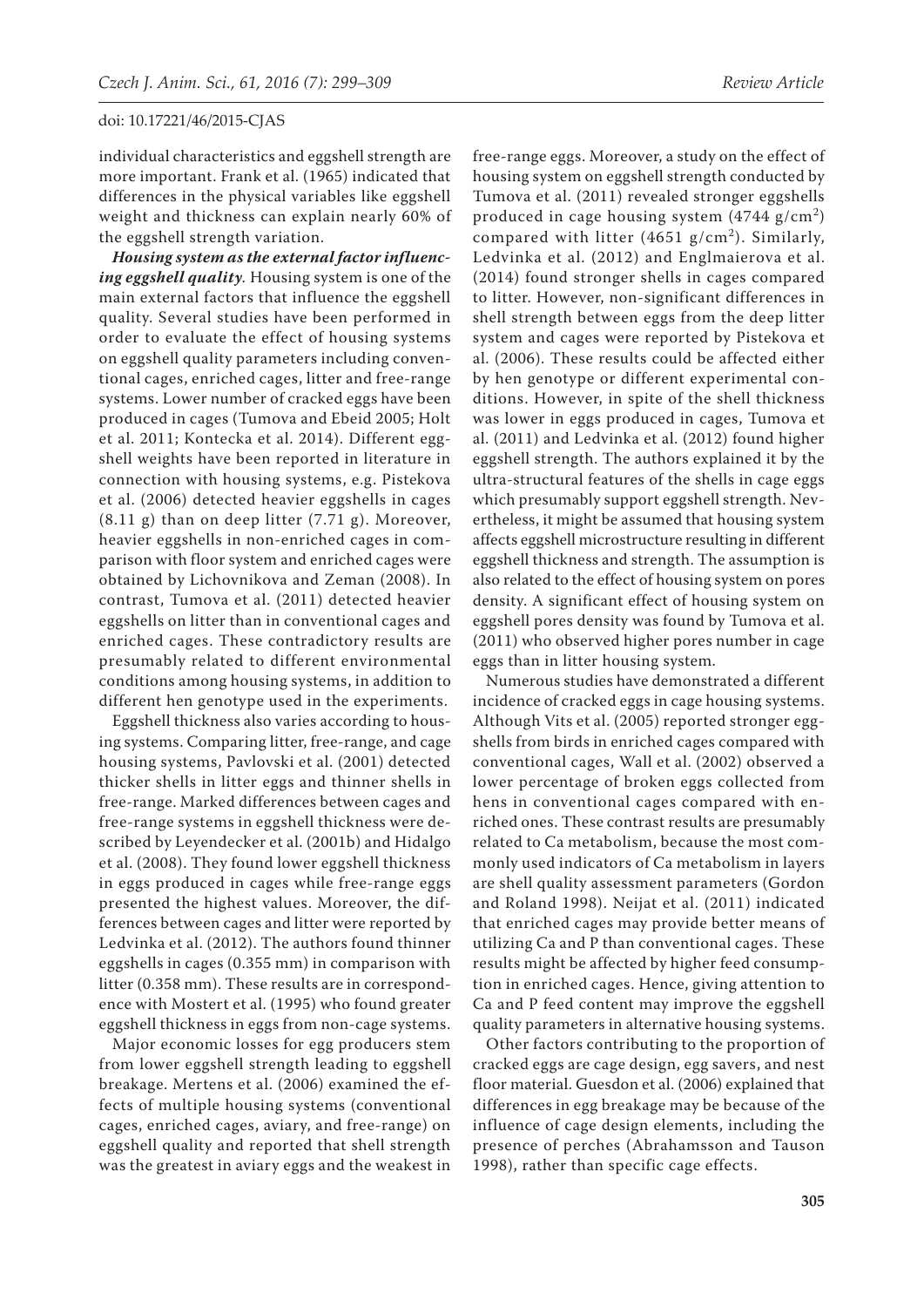Not every genotype performs the same under a certain housing system. Therefore, the interaction between the housing system and genotype has a great effect on eggshell quality characteristics. For instance, Singh et al. (2009) recommended that the strain should be considered when using housing systems. Eggshell weight was affected by the interaction of housing and genotype in the study of Tumova et al. (2011) which was conducted on three housing systems (cages, litter, and enriched cages) and three laying hen genotypes (ISA Brown, Bovans Brown, and Moravia BSL). The authors found heavier eggshells in all genotypes on litter system than in conventional cages and enriched cages. Leyendecker et al. (2001b) studied the interaction between genotype and housing system for eggshell thickness in an experiment with Lohmann LSL and Lohmann Brown housed in conventional cages, aviaries, and under intensive free-range system. They found thicker eggshells in the intensive free-range than in conventional cages and aviaries for both lines of laying hens.

However, it might be assumed that the interaction of housing system and genotype may play a more important role in eggshell quality than each of the factors alone. Therefore, it is highly recommended to choose a genotype matching the type of housing system which might result in eggs with better eggshell characteristics.

# **CONCLUSION**

The presented literature data show that the importance of the eggshell structure is related to its function as a highly ordered bio-ceramic complex resisting physical and pathogenic challenges from the external environment. From the inside outwards, the eggshell comprises of shell membranes and true shell that includes mammillary layer, palisade layer, vertical layer, and cuticle. This structure of the eggshell is often expressed through the eggshell weight, thickness strength, and density as the most important parameters. The eggshell quality parameters are affected by various internal and external factors. Oviposition time significantly affects eggshell weight, eggshell thickness, and eggshell mineral content with better shell parameters in eggs laid in the morning (7:00–12:00 h). A higher laying hen age has a positive effect on eggshell weight but, contrarily, a negative effect on eggshell thickness and strength causing high economic losses result-

ing from eggs breakage. Different genotypes of laying hens show different parameters of eggshell quality and it is important to improve eggshell quality through genetic selection to reduce eggs with inherently poor eggshell. Different eggshell quality parameters are also related to the type of housing. Cage housing systems produce eggs with lower eggshell thickness but the eggshell is much stronger, which might be related to the crystals size and orientation as the major determinants of shell thickness and strength. Eggshell quality may be improved by optimization of housing system – cages design, egg savers, and especially in alternative housing systems nest floor material, and by selecting the genotype appropriate for particular housing system, and paying attention to feed mineral balance with respect to housing and genotype.

# **REFERENCES**

- Abrahamsson P., Tauson R. (1998): Performance and egg quality of laying hens in an aviary system. Journal of Applied Poultry Research, 7, 225–232.
- Bain M. (1997): A reinterpretation of eggshell strength. In: Solomon S.E. (ed.): Egg and Eggshell Quality. Manson Publishing Ltd., London, UK, 131–141.
- Bain M.M., Rodriguez-Navarro A., McDade K., Schmutz M., Preisinger R., Waddington D., Dunn I.C. (2009): The potential of eggshell crystal size and cuticle coverage for genetic selection in laying hens. In: Proc. 60<sup>th</sup> Annu. Mtg., European Association for Animal Production (EAAP), Barcelona, Spain, 169.
- Bain M.M., McDade K., Burchmore R., Law A., Wilson P.W., Schmutz M., Preisinger R., Dunn I.C. (2013): Enhancing the egg's natural defence against bacterial penetration by increasing cuticle deposition. Animal Genetics, 44, 661–668.
- Bozkurt Z., Tekerli M. (2009): The effects of hen age, genotype, period and temperature of storage on egg quality. The Journal of the Faculty of Veterinary Medicine, University of Kafkas, 15, 517–524.
- Brionne A., Nys Y., Hennequet-Antier C., Gautron J. (2014): Hen uterine gene expression profiling during eggshell formation reveals putative proteins involved in the supply of minerals or in the shell mineralization process. BMC Genomics, 15, 220.
- Campo J.L., Gil M.G., Davila S.G. (2007): Differences among white, tinted, and brown egg laying hens for incidence of eggs laid on the floor and for oviposition time. European Poultry Science, 71, 105–109.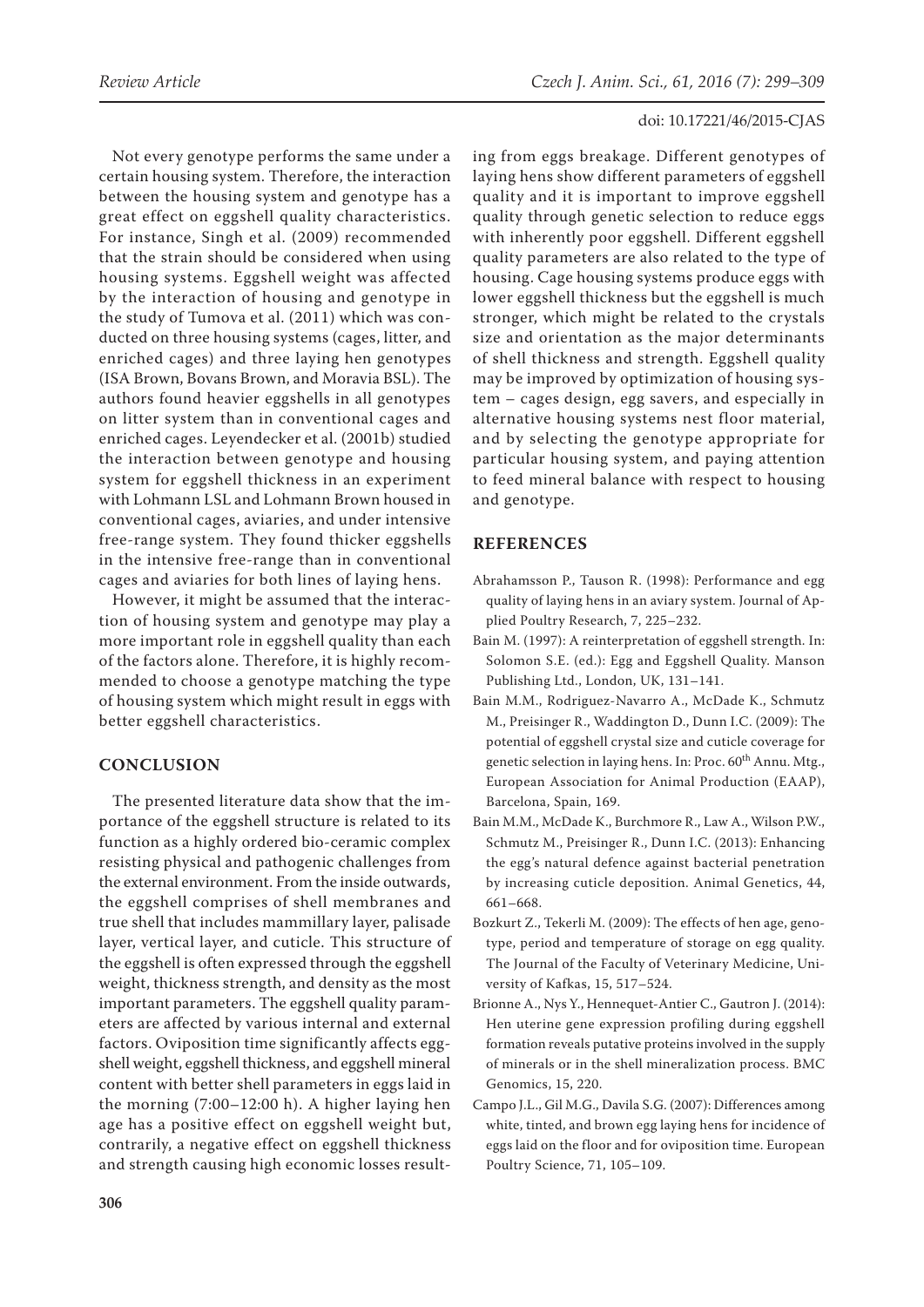- Chien Y.C., Hincke M.T., Vali H., McKee M.D. (2008): Ultrastructural matrix–mineral relationships in avian eggshell, and effects of osteopontin on calcite growth in vitro. Journal of Structural Biology, 163, 84–99.
- Chien Y.C., Hincke M.T., McKee M.D. (2009): Ultra-structure of avian eggshell during resorption following egg fertilization. Journal of Structural Biology, 168, 527–538.
- De Reu K., Messens W., Grijspeerdt K., Heyndrickx M., Uyttendaele M., Herman L. (2010): Eggshell factors influencing eggshell penetration and whole egg contamination by different bacteria, including Salmonella enteritidis. In: Proc. 21<sup>st</sup> Annual Australian Poultry Science Symposium, Sydney, Australia, 126–129.
- Englmaierova M., Tumova E., Charvatova V., Skrivan M. (2014): Effects of laying hens housing system on laying performance, egg quality characteristics, and egg microbial contamination. Czech Journal of Animal Science, 59, 345–352.
- Frank F.R., Burger R.E., Swanson M.H. (1965): The relationships among shell membrane, selected chemical properties and the resistance to shell failure of Gallus domesticus eggs. Poultry Science, 45, 63–69.
- Gautron J., Nys Y. (2007a): Eggshell matrix proteins. In: Huopalahti R., Lopez-Fandino R., Anton M., Schade R. (eds): Bioactive Egg Compounds. Springer-Verlag, Berlin, Heidelberg, 103–108.
- Gautron J., Nys Y. (2007b): Function of eggshell matrix proteins. In: Huopalahti R., Lopez-Fandino R., Anton M., Schade R. (eds): Bioactive Egg Compounds. Springer-Verlag, Berlin, Heidelberg, 109–115.
- Gautron J., Hincke M.T., Nys Y. (1997): Precursor matrix proteins in the uterine fluid change with stages of eggshell formation in hens. Connective Tissue Research, 36, 195–210.
- Gautron J., Hincke M.T., Panheleux M., Garcia-Ruiz J.M., Boldicke T., Nys Y. (2001): Ovotransferrin is a matrix protein of the hen eggshell membranes and basal calcified layer. Connective Tissue Research, 42, 255–267.
- Gautron J., Hincke M.T., Nys Y. (2014): Composition and biomineralization of the eggshell. In: Proc. XIV<sup>th</sup> European Poultry Conference, Stavanger, Norway, 271–286.
- Gordon R.W., Roland D.A. (1998): Influence of supplemental phytase on calcium and phosphorus utilization in laying hens. Poultry Science, 77, 290–294.
- Guesdon V., Ahmed A.M.H., Mallet S., Faure J.M., Nys Y. (2006): Effects of beak trimming and cage design on laying hen performance and egg quality. British Poultry Science, 47, 1–12.
- Harms R.H. (1991): Specific gravity of eggs and eggshell weight from commercial layers and broiler breeders in relation to time of oviposition. Poultry Science, 70, 1099–1104.
- Hidalgo A., Rossi M., Clerici F., Ratti S. (2008): A market study on the quality characteristics of eggs from different housing systems. Food Chemistry, 106, 1031–1038.
- Hincke M.T., Wellman-Labadie O., McKee M.D., Gautron J., Nys Y., Mann K. (2008): Biosynthesis and structural assembly of eggshell components. In: Mine Y. (ed.): Egg Bioscience and Biotechnology. John Wiley & Sons Inc., Hoboken, USA, 97–128.
- Hincke M.T., Nys Y., Gautron J. (2010): The role of matrix proteins in eggshell formation. Japan Poultry Science Association, 47, 208–219.
- Hincke M.T., Nys Y., Gautron J., Mann K., Rodriguez-Navarro A., McKee M.D. (2012): The eggshell structure, composition and mineralization. Frontiers in Biosciences, 17, 1266–1280.
- Hocking P.M., Bain M., Channing C.E., Fleming R., Wilson S. (2003): Genetic variation for egg production, egg quality and bone strength in selected and traditional breeds of laying fowl. British Poultry Science, 44, 365–373.
- Holt P.S., Davies R.H., Dewulf J., Gast R.K., Huwe J.K., Jones D.R., Waltman D., Willian K.R. (2011): The impact of different housing systems on egg safety and quality. Poultry Science, 90, 251–262.
- Hunton P. (2005): Research on eggshell structure and quality: an historical overview. Brazilian Journal of Poultry Science, 7, 67–71.
- Karlsson O., Lilja C. (2008): Eggshell structure, mode of development and growth rate in birds. Journal of Zoology, 111, 494–502.
- Kebreab E., France J., Kwakkel R.P., Lesson S., Darmani-Kuhi H., Dijkstra J. (2009): Development and evaluation of a dynamic model of calcium and phosphorus flows in layers. Poultry Science, 88, 680–689.
- Kibala L., Rozempolska-Rucinska I., Kasperek K., Zieba G., Lukaszewicz M. (2015): Ultrasonic eggshell thickness measurement for selection of layers. Poultry Science, 94, 2360–2363.
- Koga O., Fujihora N., Yochimura Y. (1982): Scanning electron micrograph of surface structures of soft-shelled eggs laid by regularly laying hens. Poultry Science, 61, 403–406.
- Kontecka H., Nowaczewski S., Krystianiak S., Szychowiak M., Kups K. (2014): Effect of housing system on reproductive results in ring-necked pheasants (Phasianus colchicus L.). Czech Journal of Animal Science, 59, 319–326.
- Kusuda S., Iwasawa A., Doi O., Ohya Y., Yoshizaki N. (2011): Diversity of the cuticle layer of avian eggshells. Journal of Poultry Science, 48, 119–124.
- Ledvinka Z., Tumova E., Arent E., Holoubek J., Klesalova L. (2000): Egg shell quality in some white-egg and brown-egg cross combinations of dominant hens. Czech Journal of Animal Science, 45, 285–288.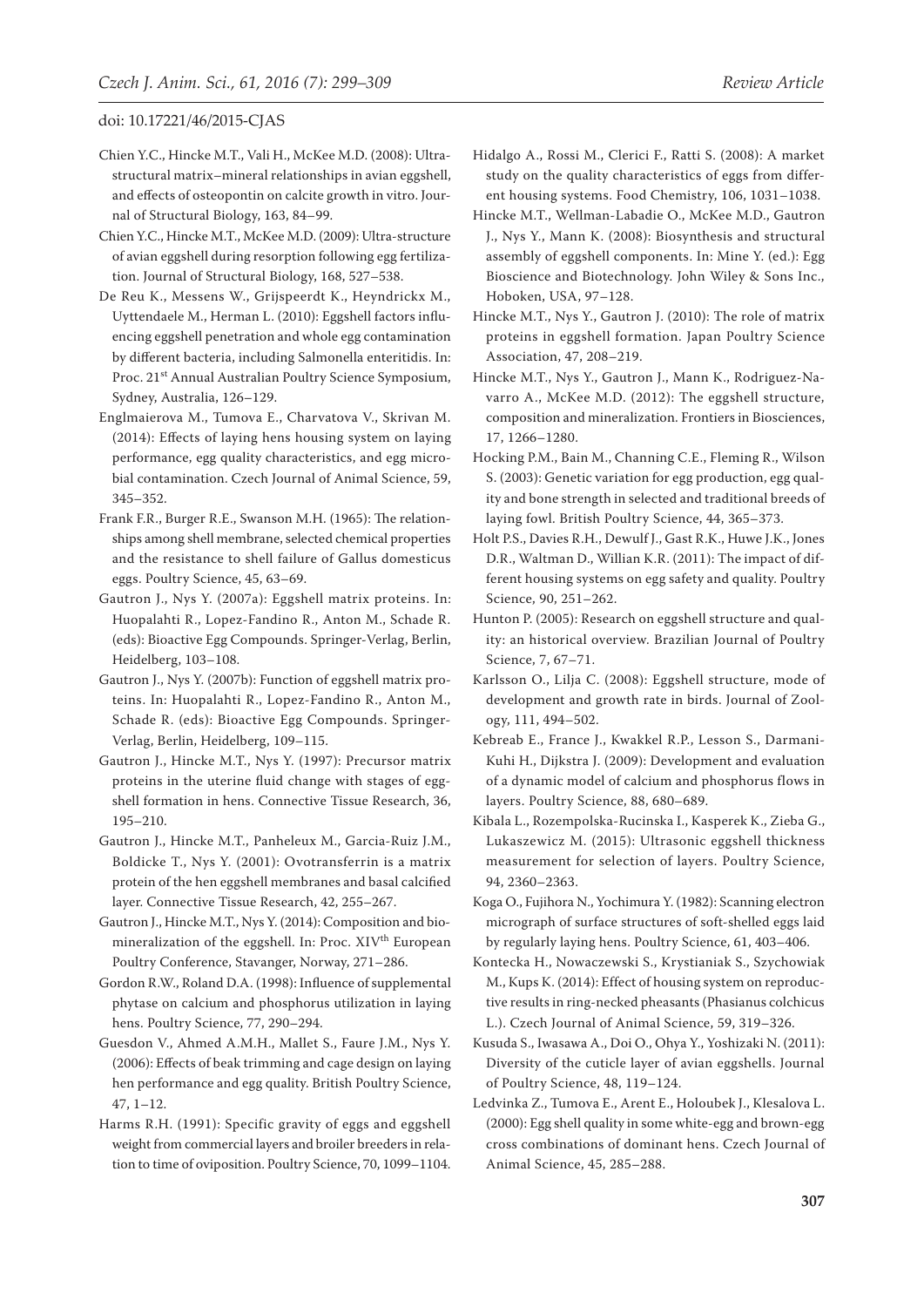- Ledvinka Z., Tumova E., Englmaierova M., Podsednicek M. (2012): Egg quality of three laying hen genotypes kept in conventional cages and on litter. Archiv fur Geflugelkunde, 76, 38–43.
- Leleu S., Messens M., De Reu K., De Preter S., Herman L., Heyndrickx M., De Baerdemaeker J., Michiels C.W., Bain M. (2011): Effect of egg washing on the cuticle quality of brown and white table eggs. Journal of Food Protection, 74, 1649–1654.
- Leyendecker M., Hamann H., Hartung J., Kamphues J., Ring C., Glunder G., Ahlers C., Sander I., Neumann U., Distl O. (2001a): Analysis of genotype–environment interactions between layer lines and housing systems for performance traits, egg quality and bone breaking strength. 1<sup>st</sup> Communication: Egg quality traits. Zuchtungskunde, 73, 290–307.
- Leyendecker M., Hamann H., Hartung J., Kamphues J., Ring C., Glunder G., Ahlers C., Sander I., Neumann U., Distl O. (2001b): Analysis of genotype–environment interactions between layer lines and housing systems for performance traits, egg quality and bone breaking strength. 2<sup>nd</sup> Communication: Egg quality traits. Zuchtungskunde, 73, 308–323.
- Lichovnikova M., Zeman L. (2008): Effect of housing system on the calcium requirements of laying hens and eggshell quality. Czech Journal of Animal Science, 53, 162–168.
- Mertens K., Bamelis F., Kemps B., Kamers B., Verhoelst E., De Ketelaere B., Bain M., Decuypere E., De Baerdemaeker J. (2006): Monitoring of eggshell breakage and eggshell strength in different production chains of consumption eggs. Poultry Science, 85, 1670–1677.
- Messens W., Grijspeerdt K., De Reu K., De Ketelaere B., Mertens K., Bamelis F., Kemps B., De Baerdemaeker J., Decuypere E., Herman L. (2007): Eggshell penetration of various types of hens' eggs by Salmonella enterica serovar Enteritidis. Journal of Food Protection, 70, 623–628.
- Miksik I., Ergang P., Pacha J. (2014): Proteomic analysis of chicken eggshell cuticle membrane layer. Analytical and Bioanalytical Chemistry, 406, 7633–7640.
- Mostert B.E., Bowes E.H., Van der Walt J.C. (1995): Influence of different housing systems on performance of hens of four laying strains. South African Journal of Animal Science, 25, 80–86.
- Neijat M., House J.D., Guenter W., Kebreab E. (2011): Calcium and phosphorus dynamics in commercial laying hens housed in conventional or enriched cage systems. Poultry Science, 90, 2383–2396.
- Nys Y., Gautron J. (2007): Structure and formation of the eggshell. In: Huopalahti R., Lopez-Fandino R., Anton M., Schade R. (eds): Bioactive Egg Compounds. Springer-Verlag, Berlin, Heidelberg, 99–104.
- Nys Y., Zawadzki J., Gautron J., Mills A.D. (1991): Whitening of brown-shelled eggs: mineral composition of uterine fluid and rate of protoporphyrin deposition. Poultry Science, 70, 1236–1245.
- Nys Y., Gautron J., McKee M.D., Garcia-Ruiz J.M., Hincke M.T. (2001): Biochemical and functional characterisation of eggshell matrix proteins in hens. World's Poultry Science Journal, 57, 401–413.
- Nys Y., Gautron J., Garcia-Ruiz J.M., Hincke M.T. (2004): Avian eggshell mineralization: biochemical and functional characterization of matrix proteins. Comptes Rendus Palevol, 3, 549–562.
- Pavlik A., Lichovnikova M., Jelinek P. (2009): Blood plasma mineral profile and qualitative indicators of the eggshell in laying hens in different housing systems. Acta Veterinaria Brno, 78, 419–429.
- Pavlovski Z., Hopic S., Lukic M. (2001): Housing systems for layers and egg quality. Biotechnology in Animal Husbandry, 17, 197–201.
- Pistekova V., Hovorka M., Vecerek V., Strakova E., Suchy P. (2006): The quality comparison of eggs laid by laying hens kept in battery cages and in a deep litter system. Czech Journal of Animal Science, 5, 318–325.
- Roberts J.R. (2004): Factors affecting egg internal quality and eggshell quality in laying hens. Journal of Poultry Science, 41, 161–177.
- Roberts J.R. (2010): Factors affecting eggshell and internal egg quality. In: Proc. 18<sup>th</sup> Annual ASAIM SE Asian Feed Technology and Nutrition Workshop. Le Meridien Siem Reap, Cambodia, 1–9.
- Roberts J.R., Chousalkar K., Samiullah S. (2013): Egg quality and age of laying hens: implications for product safety. Animal Production Science, 53, 1291–1297.
- Robinson O.S., King N.R. (1970): The structure of the organic mammillary cores in some weak eggshells. British Poultry Science, 11, 39–44.
- Rodriguez-Navarro A.B., Kalin O., Nys Y., Garcia-Ruiz J.M. (2002): Influence of microstructure on the shell strength of eggs laid by hens of different ages. British Poultry Science, 43, 395–403.
- Rodriguez-Navarro A.B., Yebra A., Nys Y., Jimenez-Lopez C., Garcia-Ruiz J.M. (2007): Analysis of avian eggshell microstructure using X-ray area detectors. European Journal of Mineralogy, 19, 391–398.
- Rodriguez-Navarro A.B., Dominguez-Gasca N., Munoz A., Ortega-Huertas M. (2013): Change in the chicken eggshell cuticle with hen age and egg freshness. Poultry Science, 92, 3026–3035.
- Rose M.L.H., Hincke M.T. (2009): Protein constituents of the eggshell: eggshell-specific matrix proteins. Cellular and Molecular Life Sciences, 66, 2707–2719.